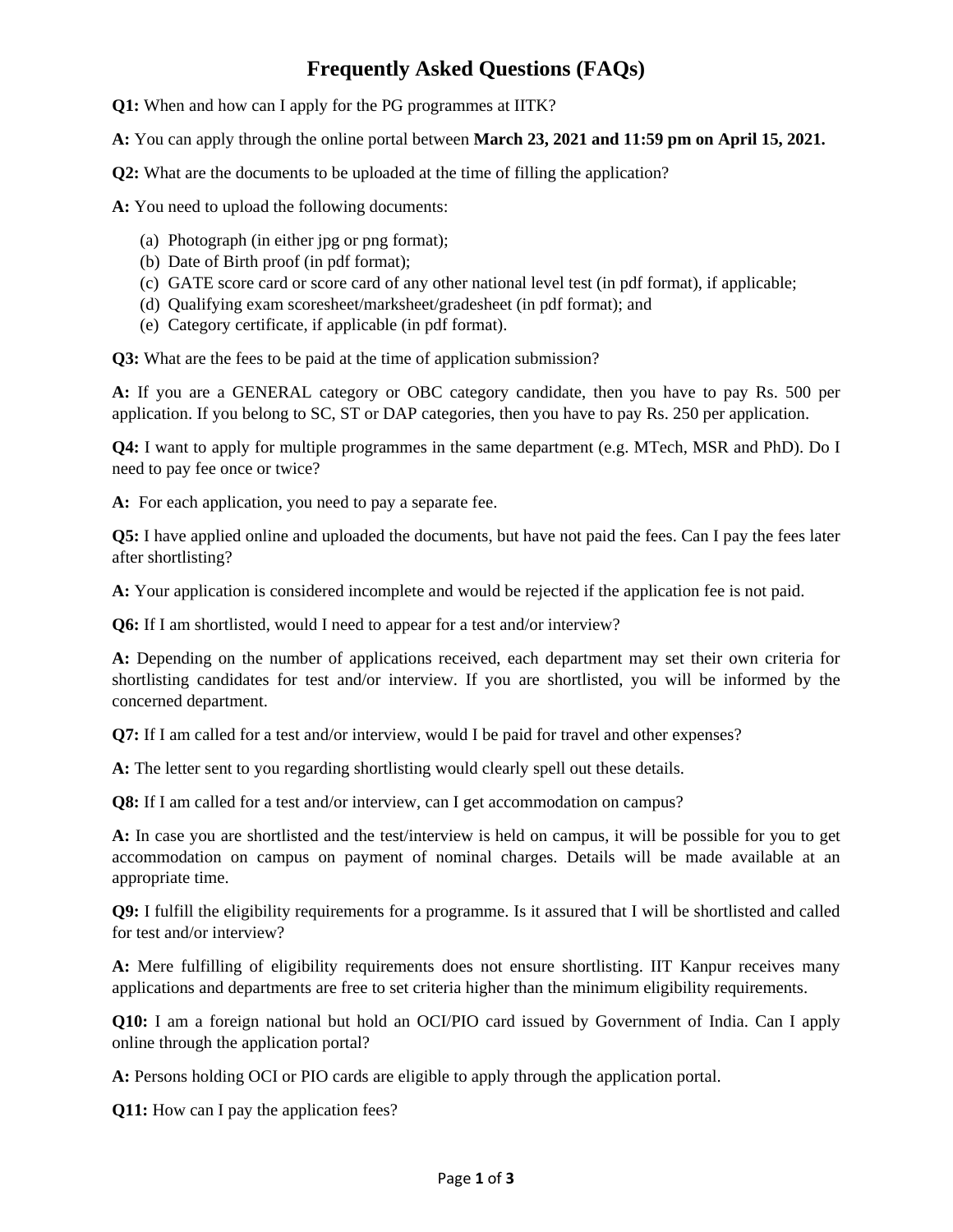**A:** Application fees need to be paid online after completion and uploading of the application on the Pingala portal. You have the option using credit/debit cards or netbanking from select banks.

**Q12:** I have made a mistake while filling the online form. Is it possible for me to correct it?

**A:** Please fill the application form carefully and verify the details before submission. Once you have submitted the form, it is not possible for you to revise it.

**Q13:** I am an OBC category candidate but do not have an OBC-NCL (OBC-Non Creamy Layer) certificate. Will my application be treated as an OBC-NCL application?

**A:** All OBC category applications not accompanied by an OBC-NCL certificate will be treated as GENERAL category applications.

**Q14:** I am an OBC-NCL candidate. What is the date of issue for a valid OBC-NCL certificate?

**A:** Your OBC-NCL certificate will be valid if issued on or after April 1, 2020. However, your admission offer, if any, will be provisional, and subject to submission of OBC-NCL certificate issued after April 1, 2021 at the time of registration on July 28-30, 2021.

**Q15:** I have my OBC-NCL certificate in a format different from the one given on your website. My certificate is for "OBC-NCL candidates applying for appointment to a post under the government of India". Do I need to produce a new certificate as specified format on your site?

**A:** Your certificate is also valid for applying for admission to IIT Kanpur.

**Q16:** I am in my final year of studies. Can I apply for the PG programmes at IIT Kanpur?

**A:** You can apply for the PG programmes while you are studying in the final year provided you complete all the requirements for the award of your degree before the date of registration in IIT Kanpur on July 28, 2021. You should have completed all the exams/viva-voce before joining IIT Kanpur and only your final result may be awaited. Your admission to IIT Kanpur, if offered, would be provisional subject to your submitting your final result by October 03, 2021.

**Q17:** I am a student at one of the IITs. Can I apply through the online portal?

**A:** If you are likely to graduate from an IIT or have already done so, you may apply through the online portal.

**Q18:** I wish to apply for the Prime Ministers Research Fellowship (PMRF). Do I need to apply through the IITK application portal?

**A:** For PMRF, you have to first get admitted to the PhD programme. You can then apply through your parent department at IIT Kanpur in response to the call for applications for PMRF. See FAQs at www.pmrf.in

**Q19:** I obtained my BTech from a Centrally Funded Technical Institute (CFTI). Can I apply for the PhD programme in engineering without a GATE score?

**A:** The requirement of GATE score is waived off for a candidate with Bachelors degree in engineering from CFTIs provided he/she has scored 75% marks or has 7.5 CPI in the BTech programme.

**Q 20:** I am a candidate from the EWS category. What is the date of issue for a valid EWS Certificate?

**A:** Your EWS Certificate will be considered valid for applying if issued on or after April 1, 2020. However, your admission offer, if any, will be provisional and subject to submission of EWS certificate issued on or after April 01, 2021 at the time of registration on July 2-30, 2021.